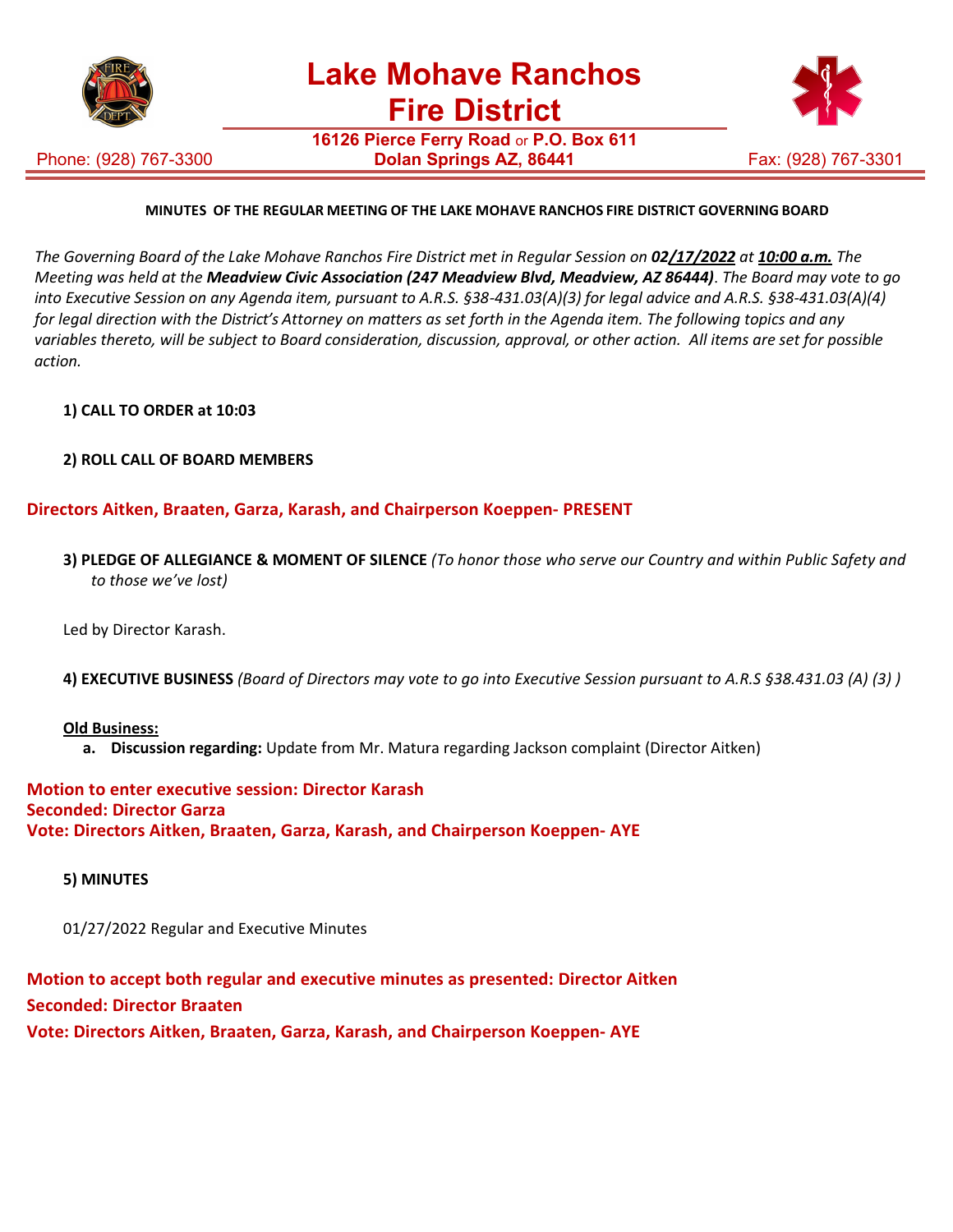### **6) CONSENT AGENDA**

**a. Financial Report:** Gabe Buldra will review monthly financials and amended budget request

The following figures are rounded.

Revenue for the month of January is 102K, which is over budget by 59K. This was driven by tax revenue collection. Tax revenue for January is 54K, which is over by 37K.

Non-tax revenue is at 48K, which is over budget by 22K. Ambulance revenue is over budget by 18K.

Expenses for January are 72K, which is over budget by 1.5K.

Year-to-date revenue is 1 million, which is 385K over budget due to Grant income of 201K.

- Year-to-date expense is 836K, which is 282K over budget. This is because of Grant expenses totaling 195K, and personnel expenses related to wildland deployments totaling 42K.
- Note that the grant in question was awarded to the District after the budget was accepted in July 2021. Also, all wildland personnel expenses are reimbursed by the state.
- Mr. Buldra stated that the District has netted 60K in wildland deployments so far. Fire Chief Bonnee added that the upcoming wildland season is projected to be much worse than last season, which would bring more revenue to the District. He also informed the Board that this is the first time the District has ever participated in the Wildland program.
- James Vincent Group shared the proposed amended budget for the Board's review. With the unexpected Grant revenue and expenses at the beginning of the fiscal year, wildland deployments, staff raises, vehicle maintenance, and more, it is important that all the changes are reflected in the budget. They are recommending that revenue is increased by 318K, with 100K in wildland alone.

The amended budget will be posted for 20 days, and will be brought before the Board again at the next regular meeting.

# **b. Chief Report:** Fire Chief Tim Bonnee will review chief's report

**AMR Transports:** 0 **Med Calls:** 101 **Dolan Transports:** 85 **Dolan Refusals:** 3 **Dolan Public Assists:** 3 **Fire Calls:** 17 **Mutual Aid Calls:** 0 **Highway 93 Calls:** 31 **Meadview Calls:** 9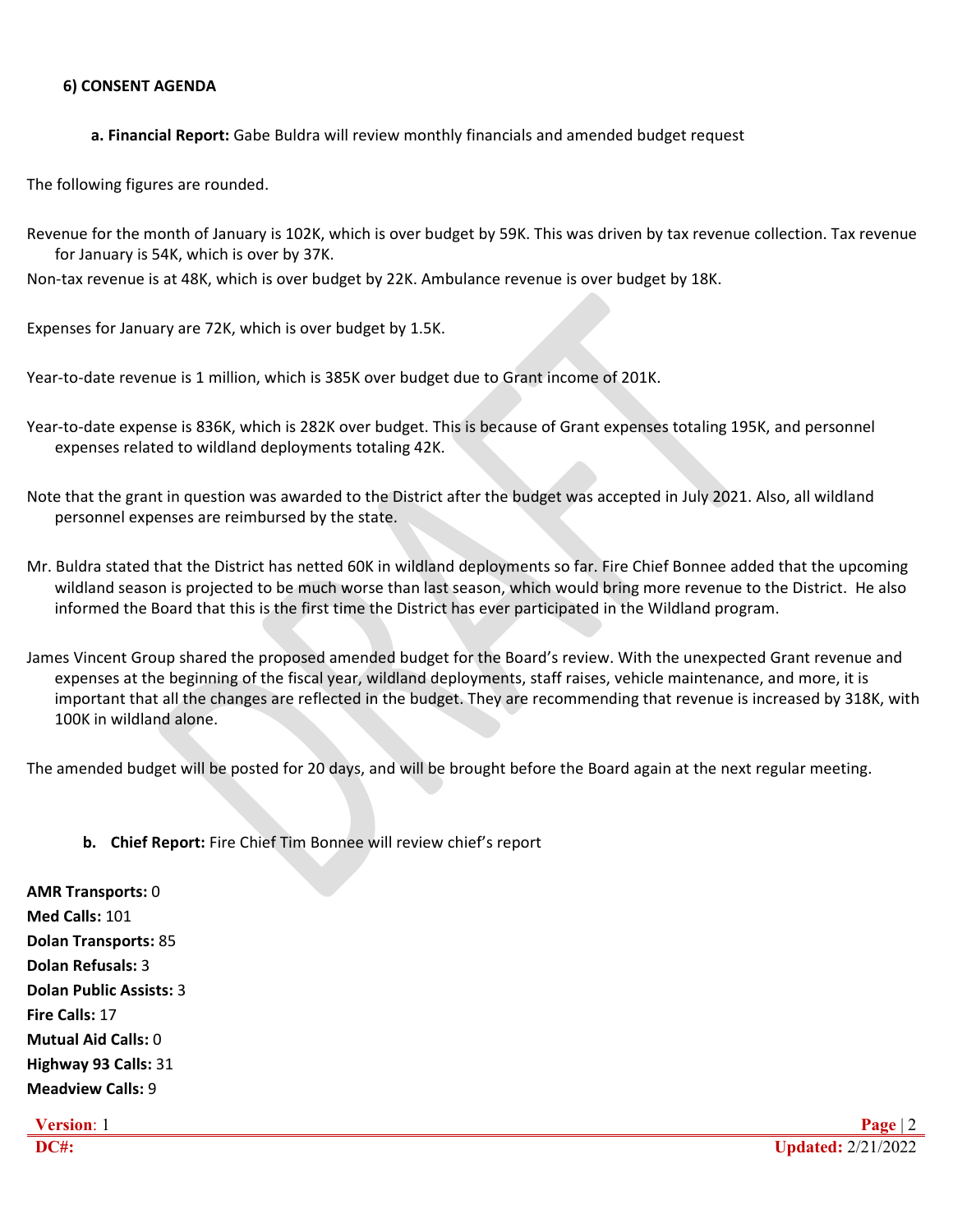**Meadview Transports:** 7 **Meadview Refusals:** 2 **Meadview Public Assists:** 0 **Meadview Coverage Days:** 18

# **Meetings/Conferences/Trainings**

The run review was on 01/11/2022

#### **District Vehicles:**

The Chevy ambulance went into the shop for a non-functioning DEF filter and broken catalytic converter. It is thought that the damage was caused by bottoming out on rough terrain while responding to a medical call out in the desert. There was no helicopter available at the time and it was necessary to get the ambulance to the scene.

#### **District Properties:**

A wall at Station 43 in Meadview has been repaired and reattached to the foundation. Also, the water line that fills the trucks at Station 43 has degraded due to sun damage. Since the water is gravity fed, the line has been bypassed and the trucks are being filled from the tank directly.

#### **Projects in the Works:**

The District is having difficulty getting a hard quote from the vendor we will have to use to install the fuel system. Admin Glenn Gardner is continuing to push them for numbers that can be brought to the Board.

The District has applied for an automatic rate adjustment from DHS for ambulance services. All ambulance rates are set by the State and the District must follow the fee schedule. If the automatic rate adjustment is accepted, then the District may see an increase of about 2% to the ambulance service rate.

# **Motion to accept consent agenda: Director Aitken Seconded: Director Karash Vote: Directors Aitken, Braaten, Garza, Karash, and Chairperson Koeppen- AYE**

### **7) REGULAR SESSION**

#### **New Business:**

**a. Discussion:** Representative from BDR Richards will attend the meeting and present the Financial Audit Report

Mr. Richards presented his findings to the Board for the fiscal period of 2020-2021. It is his firm's opinion that the financial statements were fairly presented and clean. They did not find any internal control weaknesses or deficiencies.

It was also of the firm's opinion that the financial state of the District has improved considerably since pension liability decreased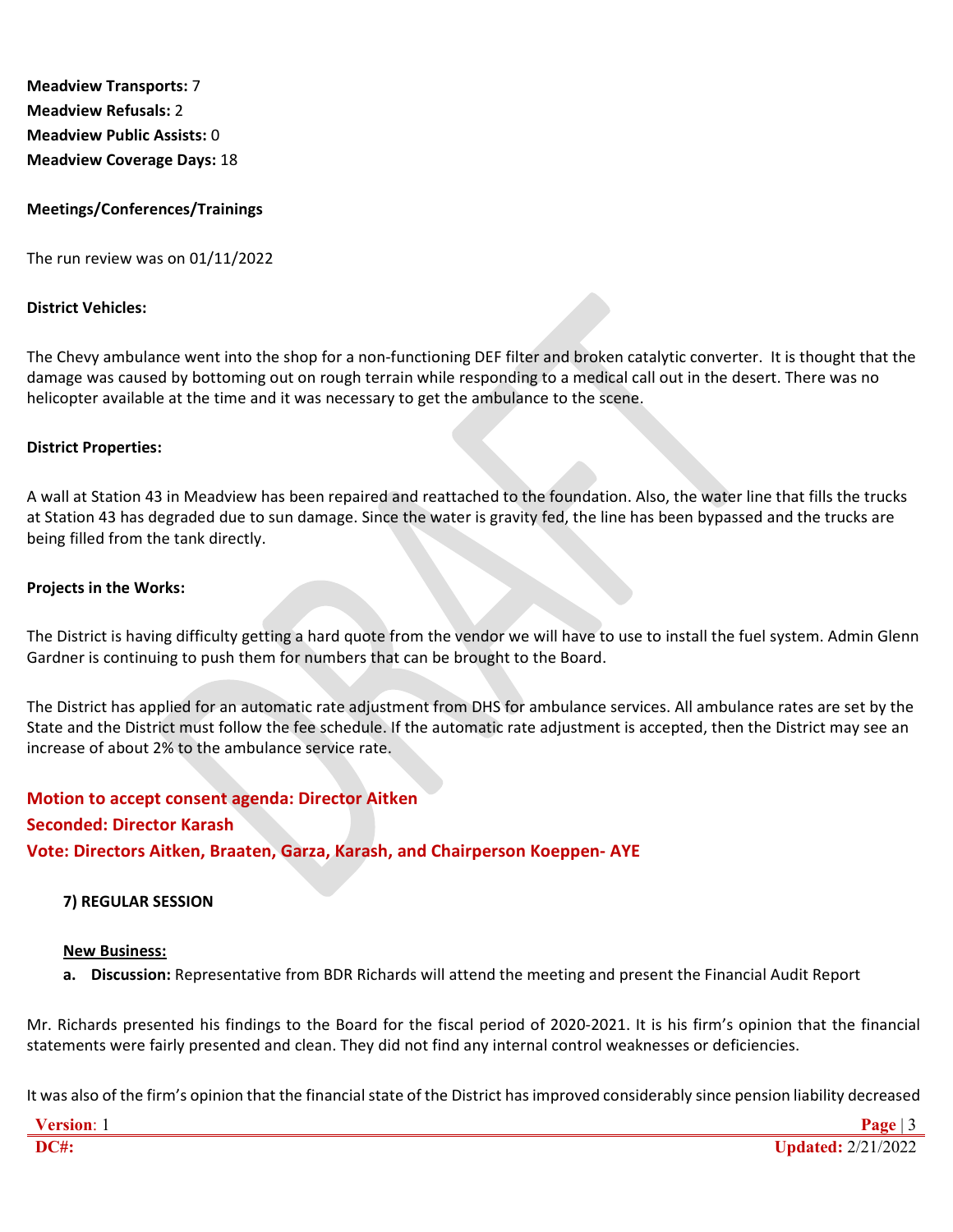by 2.5 million. This is due to hiring more personnel.

# **b. Discussion and possible action:** Sales tax funding for fire districts (Chief Bonnee)

Fire Chief Bonnee notified the Board of the Arizona Fire District Safety Act. This act would route 1/10<sup>th</sup> of a penny of Arizona sales tax to fire districts across the state, with an emphasis on smaller districts such as LMRFD. If such a measure were to be passed, LMRFD may see between 725K to 2.5 million in extra revenue each year.

The first attempt of the Act failed to pass in state legislature. However, there is a petition to put it on the ballots this coming year. The team of lawyers supporting this signature ballot say it is the best they've seen and are confident it will go through with enough signatures.

8) CALL to the PUBLIC. (The Fire District Board is not permitted to discuss or take action on any item(s) that are not on the *Agenda that are raised in the call to the public. However, individual Board Members may be permitted to respond to criticism directed to them. Otherwise, the Board may direct that staff review the matter or that the matter be placed on a future agenda. The Fire District Board cannot discuss or take legal action on any issue raised during the Call to the Public due to restriction of the Opening Meeting Law).*

**Susan De Lara of W Palomino Rd, Dolan Springs**: She is involved with the Dolan Springs Community Council. She would like to discuss the possibility of holding a town hall meeting to give a presentation on the Arizona Fire District Safety Act. They currently have an email list of 91 people that they could contact about it. Also, if there are brochures, they may be given out at St. Vincent's during the food pantry operations.

She also said she would like to work with the District to set up more CPR and First Aid training for the public.

# **9) CONSIDERATION OF FUTURE AGENDA ITEMS.**

Specified tabled items will move to following month's Regular Meeting, unless noted otherwise and/or pending additional information.

Discussion and possible action: Options the District may take to obtain signatures for the Arizona Fire District Safety Act petition.

**10) NEXT REGULAR BOARD MEETING DATE & LOCATION.** (Subject to change, notice/announcement will be posted via District Website, if any changes occur.) **03/17/2022 at 10:00 a.m.** at the **Dolan Springs Chamber of Commerce (16154 Pierce Ferry Rd Dolan Springs, AZ)**

# **Motion to close the February 2022 regular meeting at 11:27am: Director Aitken Seconded: Director Braaten Vote: Directors Aitken, Braaten, Garza, Karash, and Chairperson Koeppen- AYE**

| MINUTES prepared by: Jen Gardner      | Date: 02/21/22 |               |
|---------------------------------------|----------------|---------------|
| MINUTSE signed/posted by: Jen Gardner | Date: 02/21/22 | Time: 9:00 PM |